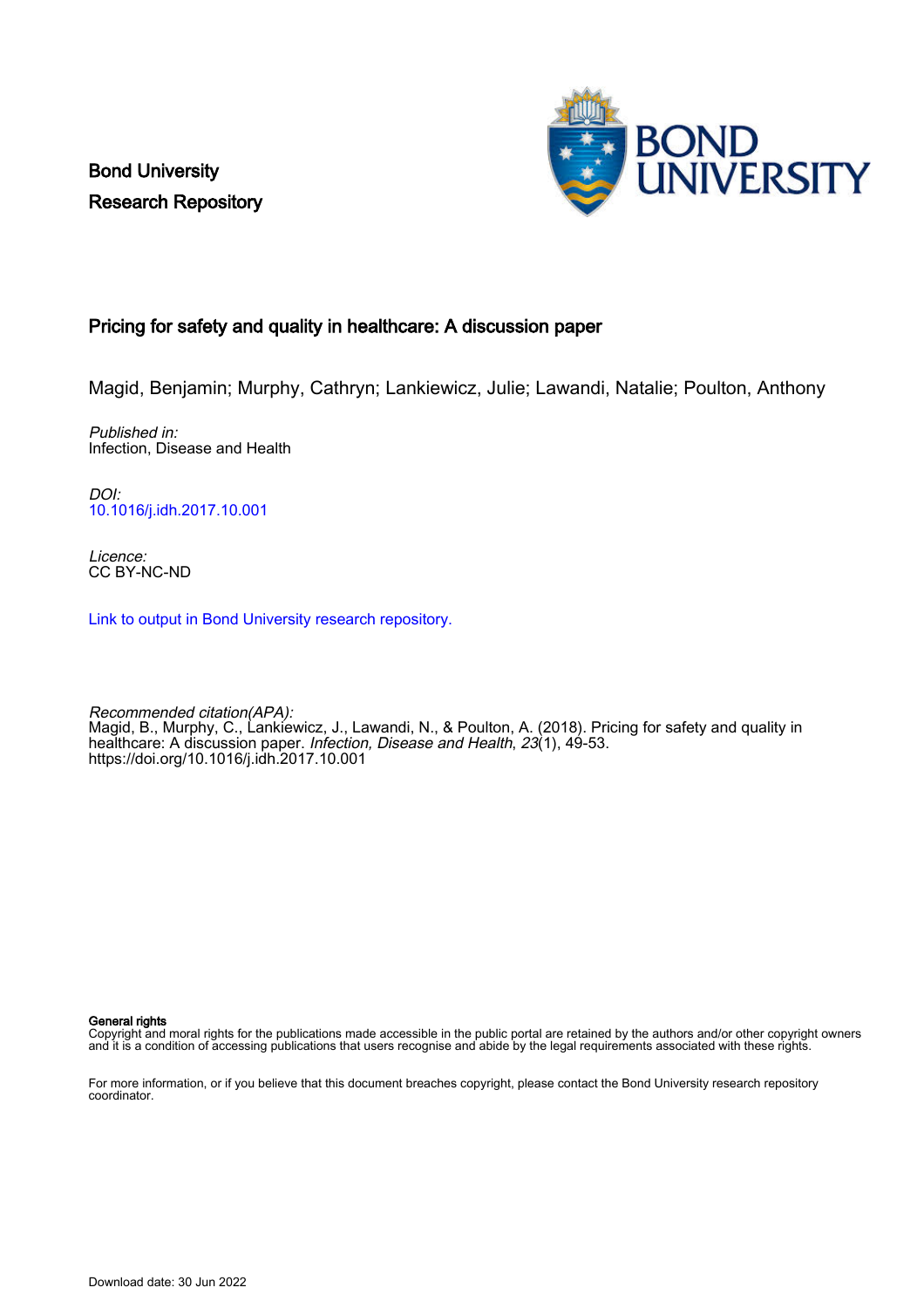

Available online at [www.sciencedirect.com](www.sciencedirect.com/science/journal/24680451)

赐

INFECTION, DISEASE

# **ScienceDirect**



Discussion paper

# Pricing for safety and quality in healthcare: A discussion paper

Benjamin Magid <sup>a,\*</sup>, Cathryn Murphy <sup>b</sup>, Julie Lankiewicz <sup>c</sup>, Natalie Lawandi <sup>a</sup>, Anthony Poulton<sup>a</sup>

a Medtronic Australasia Pty Ltd, 5 Alma Road, Macquarie Park, 2113 NSW, Australia

<sup>b</sup> Faculty of Health Sciences and Medicine, Bond University, Gold Coast, QLD, Australia

c Cardinal Health Medical Affairs, 15 Hampshire Street, Mansfield, 02048 MA, USA

Received 8 August 2017; received in revised form 28 October 2017; accepted 29 October 2017 Available online 6 December 2017

| <b>KEYWORDS</b><br>Value-based<br>purchasing;<br>Patient safety;<br>latrogenic disease | Abstract Introduction: Increasingly, over the past decade, there has been a global shift in<br>healthcare away from fixed "fee for service" payment mechanisms towards value-based reim-<br>bursement models rewarding safety and quality patient outcomes. Curbing the burgeoning<br>costs of healthcare while incentivising higher quality and safer patient care are key drivers<br>of this approach. At face value, this is clearly a worthwhile endeavour. However, there is a<br>lack of conclusive evidence to support the effectiveness of such schemes where they have<br>been introduced internationally. For this reason, Australia has largely been an observer of<br>the shift in payment modalities that are occurring in other countries such as the United States<br>and the United Kingdom.<br>Method: This paper presents an overview of current Australian practice in pricing for safety<br>and quality in Healthcare. Recommendations are provided to help infection control profes-<br>sionals prepare for the upcoming introduction of funding reforms aimed at reducing complica-<br>tions acquired in Australian public hospitals.<br>Conclusion: The implications for infection control professionals are wide-ranging. This will be<br>a period of significant adjustment for the public health system in Australia.<br>© 2017 The Authors. Published by Elsevier B.V. on behalf of Australasian College for Infection<br>Prevention and Control. This is an open access article under the CC BY-NC-ND license (http://<br>creativecommons.org/licenses/by-nc-nd/4.0/). |
|----------------------------------------------------------------------------------------|----------------------------------------------------------------------------------------------------------------------------------------------------------------------------------------------------------------------------------------------------------------------------------------------------------------------------------------------------------------------------------------------------------------------------------------------------------------------------------------------------------------------------------------------------------------------------------------------------------------------------------------------------------------------------------------------------------------------------------------------------------------------------------------------------------------------------------------------------------------------------------------------------------------------------------------------------------------------------------------------------------------------------------------------------------------------------------------------------------------------------------------------------------------------------------------------------------------------------------------------------------------------------------------------------------------------------------------------------------------------------------------------------------------------------------------------------------------------------------------------------------------------------------------------------------------------------------------------------|
|                                                                                        | <b>Highlights</b><br>• Healthcare costs are unsustainable and payers are starting to price for safety and quality in<br>healthcare.                                                                                                                                                                                                                                                                                                                                                                                                                                                                                                                                                                                                                                                                                                                                                                                                                                                                                                                                                                                                                                                                                                                                                                                                                                                                                                                                                                                                                                                                |

Corresponding author.

E-mail addresses: [ben.magid@spinensw.com.au](mailto:ben.magid@spinensw.com.au) (B. Magid), [cath@infectioncontrolplus.com.au](mailto:cath@infectioncontrolplus.com.au) (C. Murphy), [julie.d.lankiewicz@](mailto:julie.d.lankiewicz@medtronic.com) [medtronic.com](mailto:julie.d.lankiewicz@medtronic.com) (J. Lankiewicz), [natalie.lawandi@medtronic.com](mailto:natalie.lawandi@medtronic.com) (N. Lawandi), [anthony.poulton@medtronic.com](mailto:anthony.poulton@medtronic.com) (A. Poulton).

<https://doi.org/10.1016/j.idh.2017.10.001>

2468-0451/@ 2017 The Authors. Published by Elsevier B.V. on behalf of Australasian College for Infection Prevention and Control. This is an open access article under the CC BY-NC-ND license (<http://creativecommons.org/licenses/by-nc-nd/4.0/>).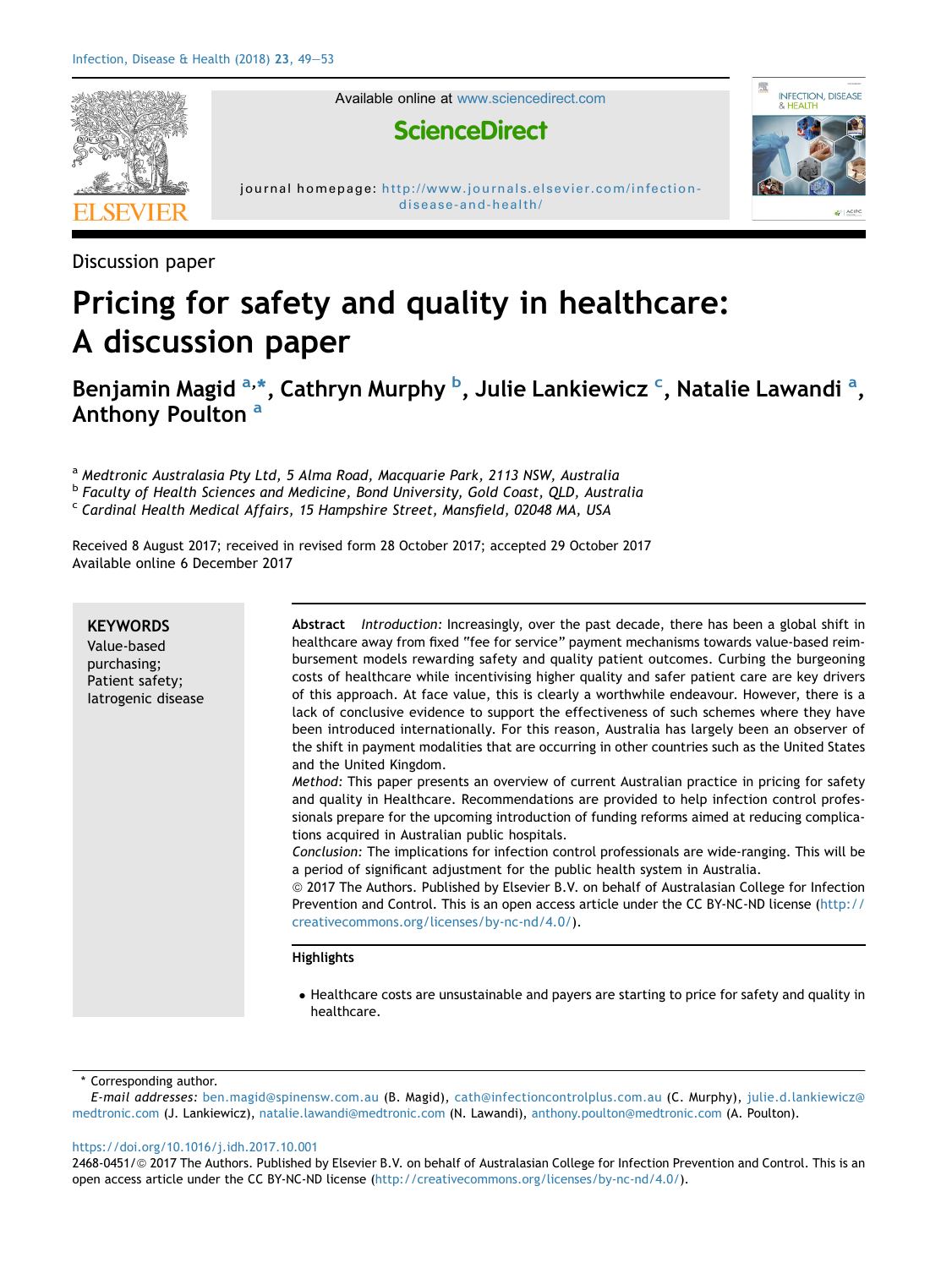- Australia has largely been an observer of this transition due to a lack of supporting evidence globally.
- Major changes in Australian public hospitals will see penalties for hospital acquired complications from mid-2018.
- The infection control program will experience increased prominence and scrutiny due to these changes.
- Infection control professionals are well positioned to lead the conversation with hospital management around evidenced-based safety and quality initiatives.

# Introduction

Acute healthcare in Australia is currently provided through a mix of public and private hospitals. Approximately twothirds of healthcare funding comes from government, with the remaining third coming from private health insurance, individuals and other non-government sources [\[1\]](#page-4-0). Healthcare costs are significant, reaching 10% of gross domestic product (GDP) for the first time in 2014–15  $[1]$ . The largest component of healthcare spending is attributable to hospitals [\[2\]](#page-4-0).

The proposed funding changes impacting Australian public hospitals will come into effect by 1 July 2018. However, the concept of pricing for safety and quality in healthcare has been under investigation in Australia since 2012, primarily by the Independent Hospital Pricing Authority (IHPA) in collaboration with the Australian Commission on Safety and Quality in Health Care (ACSQHC). These groups conducted a comprehensive literature review of the international evidence in 2013  $\overline{3}$ , and a literature update in 2015  $\overline{4}$ . They also developed a list of high-priority hospital acquired complications (HACs) in a clinician driven process, and trialled this in both public and private hospitals [\[5\]](#page-5-0). In 2016, IHPA released proposals for funding changes incorporating the list of HACs to encourage safety and quality in healthcare  $[6]$ . The aim of this paper is to provide an overview of the funding changes and to discuss the practical implications for Australian infection control professionals (ICPs).

#### Lessons from the private sector

Before considering the complex public system funding changes and their implications for Australian infection control professionals, it is worthwhile considering progress of similar change in the private sector. From mid-2014, Australia's largest insurer, Medibank Private, began to include quality based terms in their contracts with private hospitals [\[7\].](#page-5-0) As of December 2015, Medibank had amended their contracts to include these terms with approximately 70% of Australia's major private hospitals [\[8\]](#page-5-0).

In practice, the contractual changes meant that if a privately insured patient experienced a specific HAC, such as a pressure injury or healthcare associated infection (HAI), the insurer would only pay the hospital for the primary condition, with the private hospital assuming financial responsibility for any additional costs related to the

respective HAC. In addition, if a privately insured patient was re-admitted to hospital within a set period due to post discharge complications related to a HAC, the private hospital would assume responsibility for the cost of this readmission. The HACs identified by Medibank were broadly categorised as follows:

- ❖ Sentinel events
- ❖ Pressure injuries
- ❖ Falls resulting in fracture and intracranial injury
- ❖ Healthcare associated infections (HAI)
- ❖ Surgical complications
- ❖ Venous thromboembolism (VTE)

Medibank has received widespread public criticism for this approach to "pricing" for patient safety and quality outcomes. In contrast, they received support for this approach from other insurers including the British United Provident Association (BUPA) and nib health funds (nib). Aside from the public commentary, it is useful to look at the impact these changes have had on hospital acquired complication rates.

Examination of the results provided by Medibank, show some positive trends. Two unspecified major private hospital groups with the highest initial HAC rates showed reductions in the 12 months post contract renewal [\[7\].](#page-5-0) Their HAC rates reduced from 25 to 16 per 1000 acute overnight separations in the post contract period  $[7]$ . These results compare favourably with the average HAC rates of 29 per 1000 acute admitted episodes recorded in the public sector  $[6]$ . However, improvements have not been consistent two other private hospital groups showed no change in reported HAC rates post contract changes. Conclusions cannot yet be drawn from these results, similar to the experience with more comprehensive studies conducted internationally [\[3,4,9,10\].](#page-4-0)

It is important to note that Medibank has subsequently articulated the importance of incentives, in combination with disincentives, to drive positive outcomes and they have adjusted their most recent contracts accordingly [\[11\].](#page-5-0)

#### Impact on the public health system

In the US, hospital funding changes targeting quality were first introduced by the Government in 2006. In contrast, in Australia, insurers of the private sector have initially driven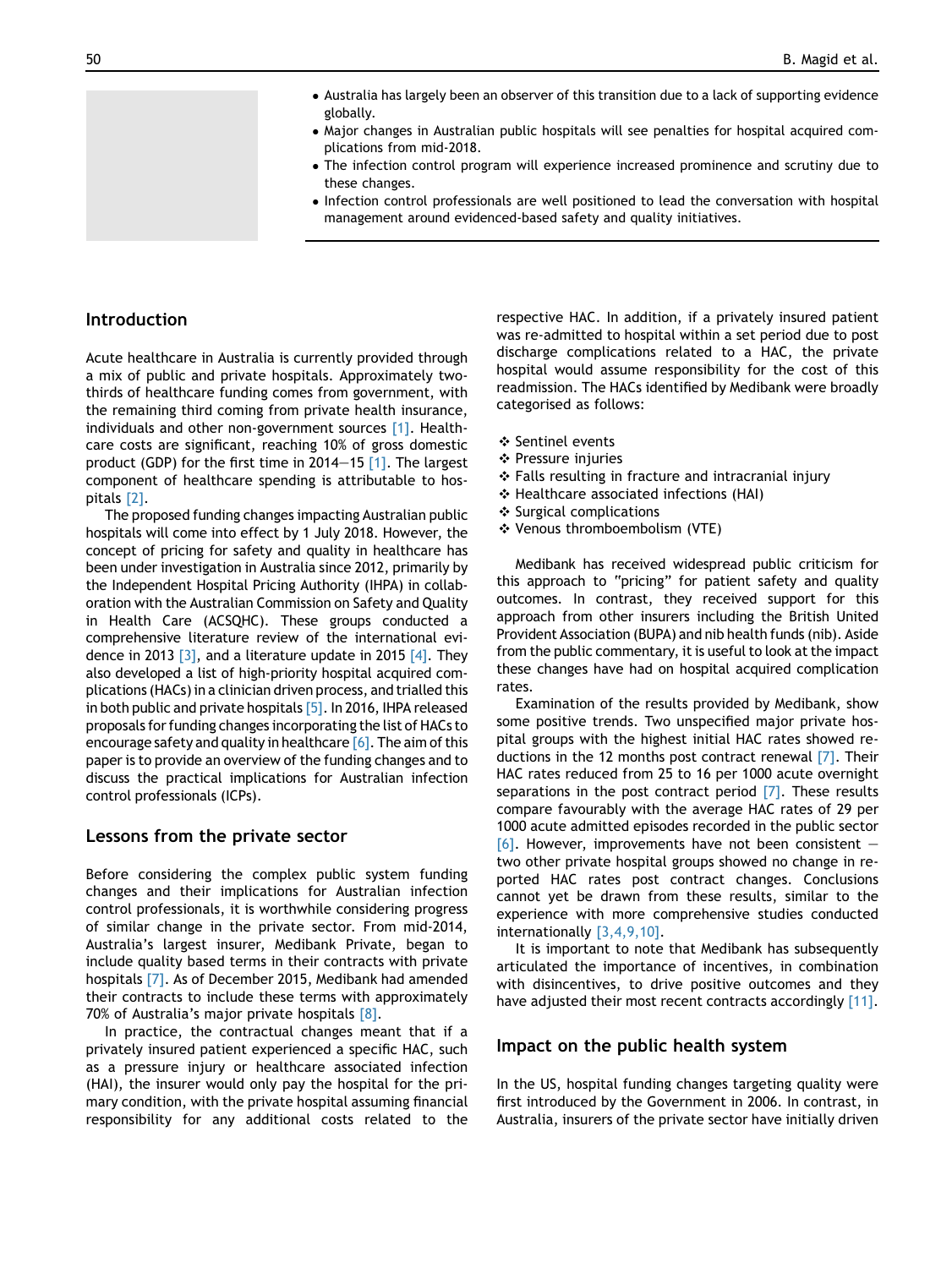these changes. It was only in the second half of 2016 that the Australian Federal Health Minister instructed the IHPA to proceed with developing funding options to improve safety and quality in Australian public hospitals. The direction to IHPA included instructions to target sentinel events, a set of preventable hospital acquired complications (HACs), and avoidable readmissions for an agreed set of conditions [\[12\]](#page-5-0) (Table 1). Pricing for sentinel events commenced on 1 July 2017 [\[5\]](#page-5-0). Pricing for HACs will commence from 1 July 2018 with a year of shadow pricing from 1 July 2017  $\overline{5}$ . The specific details of the shadow pricing year are not yet available, but during this time IHPA will assess the impact of the HACs pricing model and report the findings to the Council of Australian Governments (COAG) for commencement of funding changes from 1 July 2018. The introduction of a funding approach to combat avoidable hospital readmissions has been delayed pending further work around defining a list of clinical conditions deemed to be "avoidable" readmissions [\[5\]](#page-5-0).

Separate to the federal changes to funding, some Australian states have independently introduced various state-specific financial incentive/disincentive/penalty schemes over the past several years. For example, Queensland Health has applied penalties for every reported case of healthcare acquired bacteraemia (\$10,000 AUD), as well as stage 3 pressure injuries (\$30,000 AUD) and stage 4 pressure injuries (\$50,000 AUD) [\[3,13\].](#page-4-0) The key difference in the new proposed federal scheme is that it will apply to all public hospitals throughout Australia and it will have significantly wider scope than any previous state based schemes [\[6\].](#page-5-0) The crux of the federal scheme is that it will reduce payments to public hospitals for episodes of care that incur one or more preventable hospital acquired complication. Significantly, unlike recent moves by the private sector, there will be no positive adjustments to reward quality care paired with these financial disincen-tives [\[5\]](#page-5-0). Two critical unknowns at this stage are the magnitude of the financial penalties to be applied to hospitals under the federal scheme and the distribution of proceeds from these penalties. Regarding the distribution of proceeds, there is a strong argument that resources need to be made available for quality improvement efforts at the hospital level in order to maximise improvements in patient outcomes [\[14\].](#page-5-0)

It is also important to consider the complexities associated with the concept of preventability in discussing

| Table 1<br>Definitions [5].                   |                                                                                                                                                                                                                |
|-----------------------------------------------|----------------------------------------------------------------------------------------------------------------------------------------------------------------------------------------------------------------|
| Sentinel events:                              | Sentinel events are a subset of<br>adverse events that result in death or<br>serious harm to a patient and occur<br>due to systems and process<br>deficiencies.                                                |
| Hospital acquired<br>complications<br>(HACs): | HACs are complications which occur<br>during a hospital stay and for which<br>clinical risk mitigation strategies may<br>reduce (but not necessarily<br>eliminate) the risk of that<br>complication occurring. |

hospital acquired complications (HACs). There are a multitude of factors which influence the extent to which an acquired complication is preventable and these factors change over time  $[15]$ . There is also significant variation in preventability between facilities due to the varying levels of access to relevant technology [\[15\]](#page-5-0). If information about funding adjustments is publicly reported, inter-facility variability must be clarified to avoid unwarranted reputational damage to hospitals. Moreover, given the fluid nature of the concept of preventability, ICPs should contribute to the ongoing review and modification of the list of target complications to ensure its continued appropriateness. The Australian Commission on Safety and Quality in Healthcare (ACSQH) has been tasked with leading the effort of continual refinement of the list [\[5\].](#page-5-0)

#### Implementation challenges

The funding adjustments to hospitals will be made on the basis of what is known as the condition onset flag (COF) [\[5\]](#page-5-0). The COF is a marker entered into the patient's record by hospital coding staff to identify if a HAC was in fact hospital acquired, or whether it was present on admission. This is the only practicable way to implement such a wide ranging policy of penalties for HACs in public hospitals. However, it presents a challenge, as hospitals with poor quality COF data could be exempt from financial penalties which creates incentives for under-reporting. As such, IHPA proposed that hospitals with poor quality COF data would be penalised at the same rate as hospitals with high quality COF data, but high HAC rates  $[6]$ . The authors strongly support this approach. However, IHPA has subsequently decided to replace this proposal with a revised program of audit to be implemented at the state and territory level. Another implementation problem with COF reporting is that it does not capture conditions which were present on admission but worsened during the patient's stay in hospital.

A final challenge in implementing financial penalties associated with COF data, is that HAC rates calculated from administrative coding data typically differ from HAC surveillance conducted throughout the hospital [\[16,17\]](#page-5-0). This is particularly relevant for ICPs who are charged with conducting HAI surveillance throughout the hospital. It is likely that differences will emerge between the HAI rates from ICP surveillance and the COF determined rates. These differences can potentially be mitigated through strategies aimed at educating HCPs around medical record documentation requirements. These requirements are essential for clinical coding staff to accurately code COF data and ICPs could drive education for HCPs around medical record documentation requirements. This will minimise cases where the COF determined rates vary from the ICP determined rates.

#### Unintended consequences

The unintended consequences of such a funding scheme are significant and commonly include; inclination for organisations to select the easiest patients, to underreport target conditions and to reduce scrutiny of non-target conditions [\[3,18\]](#page-4-0). To guard against hospitals selecting the easiest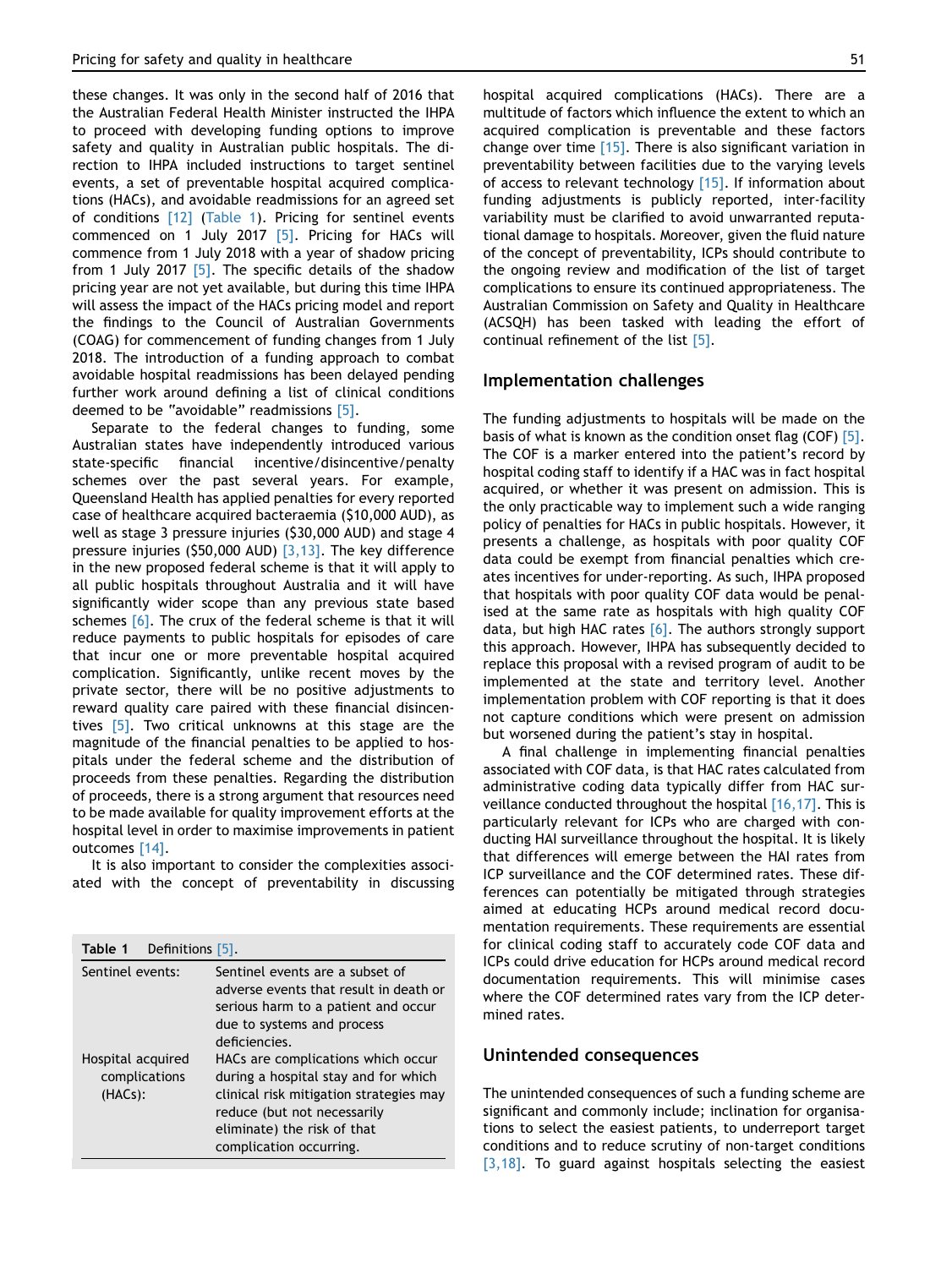<span id="page-4-0"></span>patients, IHPA has commissioned expert advice on risk adjustment to ensure that hospitals treating high risk patients are compensated accordingly [\[5\]](#page-5-0). Regarding variability of reporting, IHPA will provide direction to states and territories to support programs to audit medical records and coding as referenced above [\[5\]](#page-5-0). Quantifying the implications on non-target conditions is uncertain [\[18\].](#page-5-0) However, robust reporting should identify deteriorations in non-target areas and appropriate feedback from ICPs could potentially mitigate this situation. Systemic deterioration in certain HAIs which are non-target conditions should feed into the Commission led review process of the target complications list outlined above. Regardless, the impacts of the funding changes will need to be closely monitored to ensure that unintended consequences are minimised and the goal of improving patient outcomes is realised.

# Impact on the Australian infection control professional

The implications for the modern Australian infection control professional are potentially wide ranging. The infection control program will experience both increased prominence and scrutiny as hospital administrators and management look to infection control professionals (ICPs) for ways to reduce the burden of HAIs. The infection control professional has extensive experience in prevention, control, data collection, analysis and reporting. Hospital management may expect and facilitate increased collaboration between ICPs and various stakeholders working within the hospital to combat pressure injuries, VTEs, and other target conditions.

Expanding the scope of work is a challenging suggestion for an infection control department already dealing with significant resource constraints. For this reason, ICPs should take this opportunity to put forth a substantial business case and argument for additional and varied resources needed to achieve HAC reductions. Increased resources and additional headcount will be critical to making meaningful improvements in the fight against hospital acquired complications. Not only will additional ICPs be required, but additional HCPs with expertise in other areas of HAC reduction will be needed.

# Conclusion

With the aid of additional resources and varied expertise, the infection control departments of Australia are well positioned to lead hospital acquired complication reductions. Australian ICPs have well established networks within their hospitals. They are well versed in disseminating evidence-based best practice and locally tailored solutions and they are masters of influence despite often lacking direct authority. This skillset will be invaluable in implementing quality improvement projects and reducing rates of all HACs.

Rather than dreading the winter that is coming, this is an exciting time for Australian ICPs to lead the conversation with hospital management around evidenced-based safety and quality initiatives. Moreover, these policy changes

present a unique opportunity to transform the traditional infection control departments around the country into hospital acquired complication reduction departments which will benefit from increased strategic focus and funding.

#### Ethics

Ethics approval is not required as this is a discussion paper.

#### Authorship statement

BM originated the concept for the paper. BM and CM performed the research and drafted the manuscript. AP, JL and NL had critical review and input into the manuscript. All authors approved the final version of the manuscript.

# Conflicts of interest

The views expressed are those of the authors. BM, AP and NL are employees of Medtronic Australasia Pty Ltd, manufacturer of medical technology, and its affiliates.

# Funding

This research received no specific grant from any funding agency in the public, commercial, or not-for-profit sectors.

#### Provenance and peer review

Not commissioned; externally peer reviewed.

# Appendix A. Supplementary data

Supplementary data related to this article can be found at <https://doi.org/10.1016/j.idh.2017.10.001>.

#### References

- [1] AIHW. Health expenditure Australia 2014-15. Health and welfare expenditure series no. 57. Cat. no. HWE 67. Canberra: Australian Institute of Health and Welfare; 2016. [https://www.aihw.gov.](https://www.aihw.gov.au/getmedia/a13427b8-d5de-495d-8b8f-4fd114f135d0/20279.pdf.aspx?inline=true) [au/getmedia/a13427b8-d5de-495d-8b8f-4fd114f135d0/20279.](https://www.aihw.gov.au/getmedia/a13427b8-d5de-495d-8b8f-4fd114f135d0/20279.pdf.aspx?inline=true) [pdf.aspx?inline](https://www.aihw.gov.au/getmedia/a13427b8-d5de-495d-8b8f-4fd114f135d0/20279.pdf.aspx?inline=true)=true [accessed 13.01.17.].
- [2] Duckett S, Breadon P, Weidmann B, Nicola I. Controlling costly care; a billion-dollar hospital opportunity. Melbourne: Grattan Institute; 2014. [https://grattan.edu.au/report/controlling](https://grattan.edu.au/report/controlling-costly-care-a-billion-dollar-hospital-opportunity/)[costly-care-a-billion-dollar-hospital-opportunity/](https://grattan.edu.au/report/controlling-costly-care-a-billion-dollar-hospital-opportunity/) [accessed 09.12.16.].
- [3] Eagar K, Sansoni J, Loggie C, Elsworthy A, McNamee J, Cook R, et al. A literature review on integrating quality and safety into hospital pricing systems. Centre for Health Service Development, University of Wollongong; 2013. [https://www.](https://www.safetyandquality.gov.au/wp-content/uploads/2012/12/Literature-Review-on-Integrating-Quality-and-Safety-into-Hospital-Pricing-Systems1.pdf) [safetyandquality.gov.au/wp-content/uploads/2012/12/](https://www.safetyandquality.gov.au/wp-content/uploads/2012/12/Literature-Review-on-Integrating-Quality-and-Safety-into-Hospital-Pricing-Systems1.pdf) [Literature-Review-on-Integrating-Quality-and-Safety-into-](https://www.safetyandquality.gov.au/wp-content/uploads/2012/12/Literature-Review-on-Integrating-Quality-and-Safety-into-Hospital-Pricing-Systems1.pdf)[Hospital-Pricing-Systems1.pdf](https://www.safetyandquality.gov.au/wp-content/uploads/2012/12/Literature-Review-on-Integrating-Quality-and-Safety-into-Hospital-Pricing-Systems1.pdf) [accessed 28.11.16.].
- [4] JWP. Supplementary briefing joint working party safety and quality. ACSQHC, IHPA; 2015. [https://www.safetyandquality.](https://www.safetyandquality.gov.au/wp-content/uploads/2015/10/Joint-Working-Party-Supplementary-Briefing-and-literature-update.pdf) [gov.au/wp-content/uploads/2015/10/Joint-Working-Party-](https://www.safetyandquality.gov.au/wp-content/uploads/2015/10/Joint-Working-Party-Supplementary-Briefing-and-literature-update.pdf)